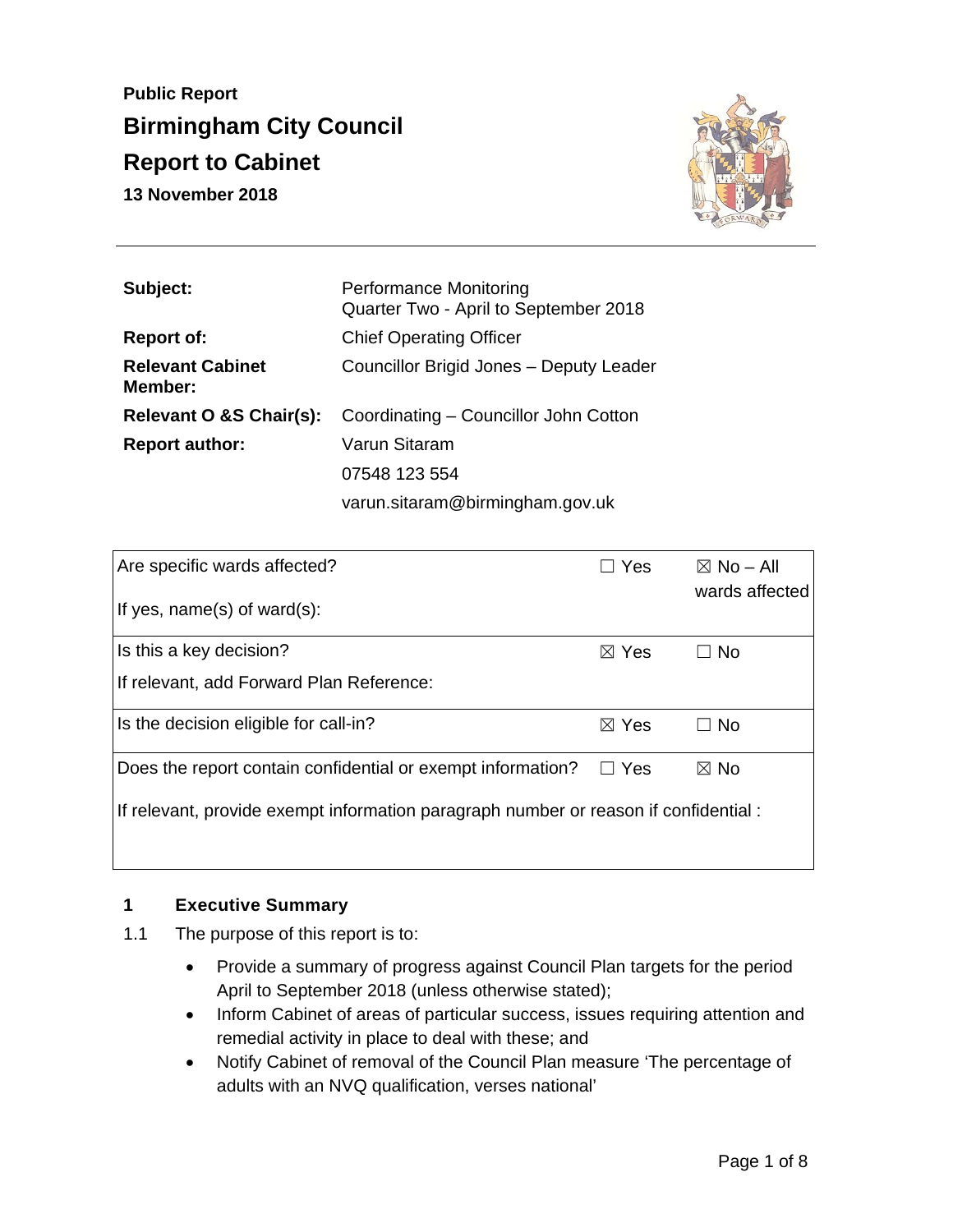#### **2 Recommendation(s)**

- 2.1 That Cabinet considers the progress to date and the issues requiring attention; and
- 2.2 Approves the removal of the Council Plan measure 'The percentage of adults with an NVQ qualification, verses national'.

## **3 Background**

- 3.1 The Council's Quarter One (Q1) performance monitoring report (April to June 2018) reported to Cabinet in September 2018 reiterated the Council's commitment to keep Cabinet and citizens informed of progress against the Council's key performance targets for measuring success against the Council's outcomes and priorities.
- 3.2 This report summarises progress made against those targets, as at the end of Quarter Two (September 2018), with particular focus being placed on those areas that have either performed exceptionally well, or not yet achieved target.
- 3.3 The report is supported by an appendix which provides fuller details of performance against all of the Council's key targets, including actions being taken to ensure any underperformance is being tackled efficiently, and measures are in place to bring performance back on track as soon as is practicably possible.

## **4 Options considered and Recommended Proposal**

- 4.1 Overall Service Performance analysis is made up of 67 measures of which 12 relate to Birmingham's future performance around the Commonwealth Games, and as reported at Q1, the nature of these measures mean that there will be little to report on during the early stages as the main activities are likely to take place closer to, during, or after the games period.
- 4.2 Performance against the target is available for 18 of the remaining 55 measures. Of these, 61.1% (11) have either met, exceeded or were within acceptable tolerance levels of their target. 38.9% (7) have missed their target. This is a reduction of 12.6 percentage points on the position achieved last year (September 2017 – 73.7% – 14 of 19 measures), but up slightly (0.2 percentage points) on the Council's end of year performance for 2017/18 (60.9% - 14 of 23 measures).
- 4.3 For 34 Council Plan measures, results are not yet due. Progress against these measures are reported less frequently (e.g., half yearly or annually), and updates will be provided to Cabinet when results become available.
- 4.4 Against the Council's Vision and Priorities outcomes, the performance position at the end of September 2018 is summarised below: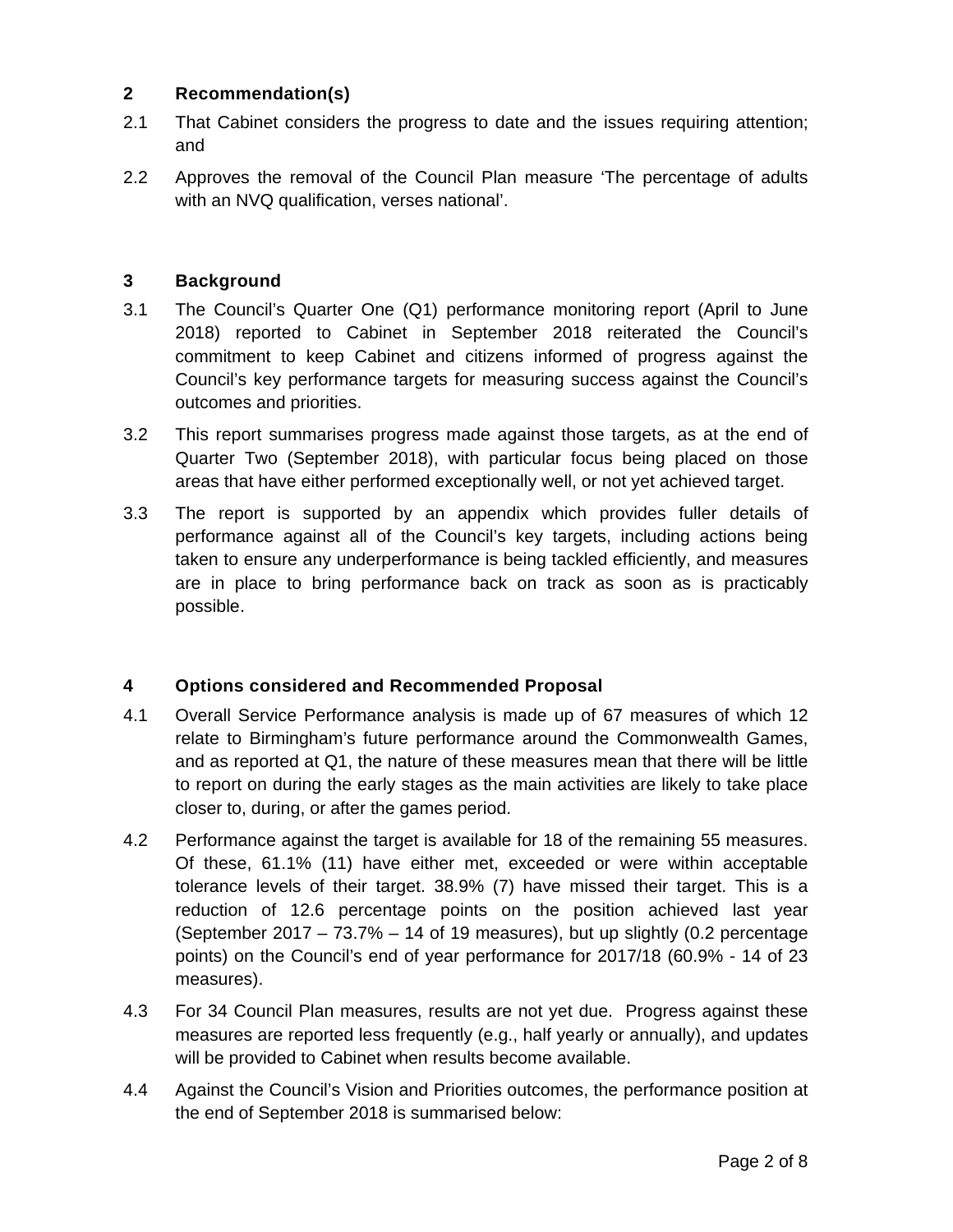| Outcome                                                                   | Total No. of    | Number of                     | % Targets met |
|---------------------------------------------------------------------------|-----------------|-------------------------------|---------------|
|                                                                           | Council Plan    | <b>Results</b>                | or within     |
|                                                                           | <b>Measures</b> | expected                      | tolerance     |
|                                                                           |                 | (received)                    |               |
| An entrepreneurial city to learn, work and                                |                 | 5(5)                          |               |
| invest in                                                                 | 10              | (includes 2 Trend             | 67%           |
|                                                                           |                 | measures)                     |               |
| An aspirational city to grow up in                                        | 18              | 6(6)                          | 33%           |
| A fulfilling city to age well in                                          | $\overline{7}$  | 4(4)                          | 75%           |
|                                                                           |                 | 6(6)                          |               |
| A great city to live in                                                   | 20              | (includes 1 Trend<br>measure) | 80%           |
| Residents gain the maximum benefit<br>from hosting the Commonwealth Games | 12              | Not yet applicable            |               |
|                                                                           | 67              | 21(21)                        | 61.1%         |

#### **Council Plan Successes**

- 4.5 This section of the report focusses on results that have significantly exceeded their targets.
- 4.6 The Council has achieved performance that exceeds its targets in the year to date in the following areas:
	- 1.1.2 The number of Birmingham citizens supported into education/training & employment through employment support activity.
	- 2.1.5 The percentage of care leavers who are in employment, education and training.
	- 4.1.3 Reduced collected household waste kg per household.

## **Other significant Birmingham highlights include:**

4.7 The launch of a £10million pilot project, Housing First, to support rough sleepers with complex needs by getting them off the streets and into stable and affordable accommodation. Having now officially accepted the funding, Council officials met the Minister for Homelessness, Nigel Adams MP, and showed all of the hard work that went into planning for the project implementation.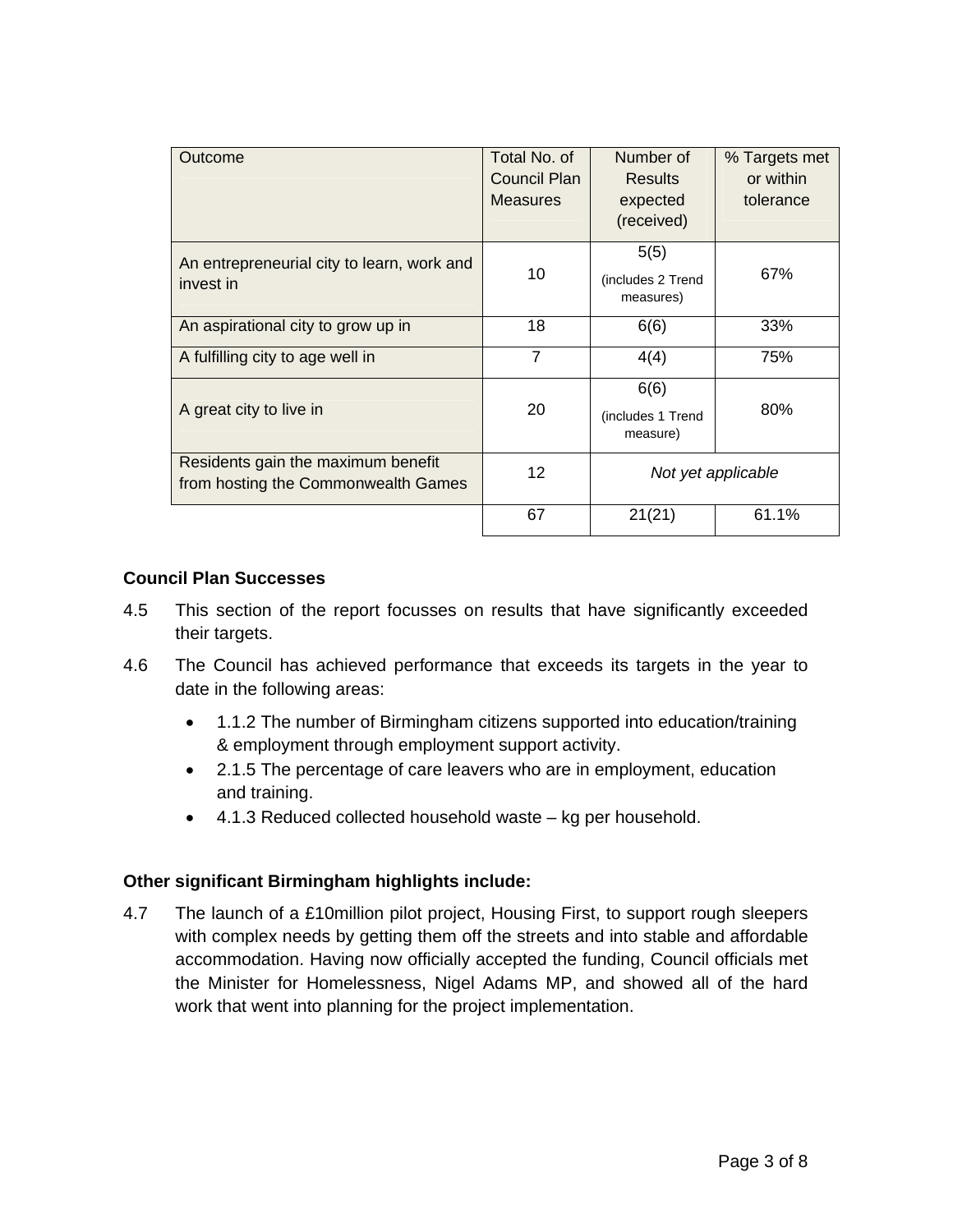## **Council Plan Measures which are below target and not within acceptable tolerance levels:**

- 4.8 In the year to date, performance is below the Council's targets and outside tolerance levels in the following areas:
	- 1.2.2 Narrowing the pay gap between people living in the city and those who work in the city.
	- 2.1.1 The percentage of new Education Health Care (EHC) plans issued within 20 weeks, excluding exceptions.
	- 2.1.3 The percentage of Children's Trust performance targets that have been met or exceeded.
	- 2.2.2a The percentage of Key Stage 2 pupils reaching expected standards in reading, writing and maths.
	- 2.4.2 The number of 2 year old children accessing flexible free entitlement to early education (EEE).
	- 3.2.2 Reduced delayed transfers of care the daily average beds per day per 100,000 of the population aged 18 years and over.
	- 4.2.4 Minimising the number and percentage of households living in temporary accommodation per 1,000 households.

# **Proposed Council Plan Measure for Removal**

4.9 Cabinet is asked to note the removal of the Council Plan Measure 'The percentage of adults with an NVQ qualification, verses national – this indicator is no longer monitored nationally and as there are 2 other Council Plan measures which cover 16 to 24 age group qualifications, it has been deemed that a replacement indicator is not needed.

## **General**

- 4.10 The attached Appendix A Performance Monitoring April to September 2018 report provides a more detailed breakdown of performance for all available results, along with commentary which explains performance, and where relevant, summarises any remedial actions that have been taken or are planned to bring performance on track.
- 4.11 The first page of the appendix is a summary of performance against all the indicators agreed within each outcome of the Council Plan. It also provides an overview of the performance status of each indicator i.e., a symbol representing the performance status, frequency of reporting and a direction of travel against a previously defined result. The four symbol style for monitoring progress reflects the 'as at position' against targets. 'A 'Star' means performance significantly exceeded the target, the 'Tick' indicates performance met target, the 'Circle' shows performance was below target, but within acceptable tolerance levels, and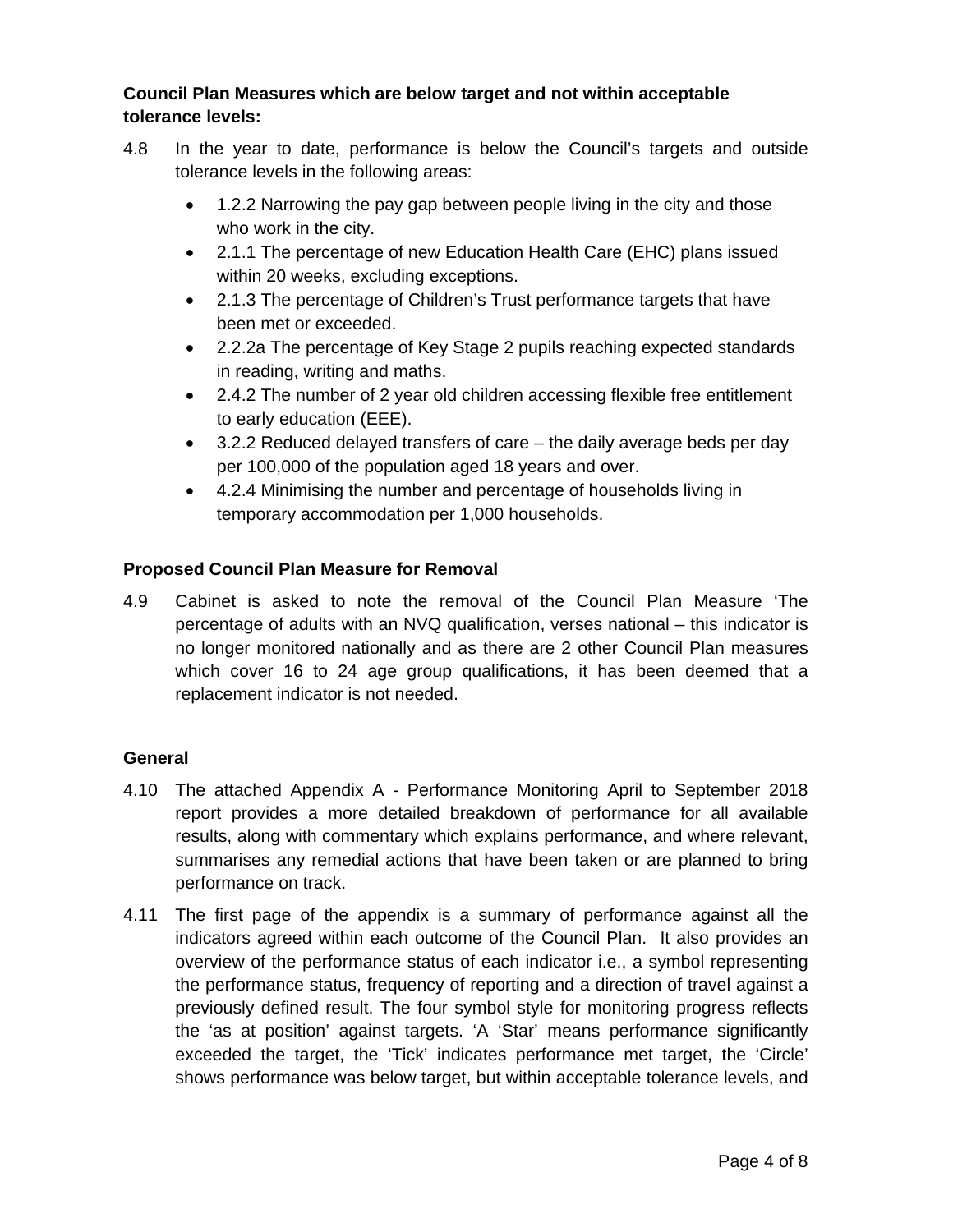the 'Triangle' indicates that performance was off target and outside of agreed tolerance levels.

- 4.12 In addition to the above, the appendix also shows graphical representation of performance, displaying (where available), results, and historical performance, and alongside the graph, as well as the performance status, information is provided to show the preferred direction of travel (aim and demonstrated by an upward or downward triangle), performance variance (above or below the set target), a description of what performance means and what will need to be done to meet longer term targets, and benchmark information e.g., National All England average results.
- 4.13 This style of reporting enables services to better manage measures at lower risk and Members to focus on those areas that require particular attention.
- 4.14 Once approved by Cabinet, information of progress against all targets in this report will be published on the Council website: www.birmingham.gov.uk/performance in line with previous practice.

## **5 Consultation**

5.1 Cabinet Members, Council Management Team and directorate staff have been involved in discussions around performance against the targets contained within this report and attached appendices. Otherwise this paper is a factual report on progress and no other consultation has been required.

## **6 Risk Management**

6.1 This report provides progress against the council's strategic outcomes, and the measures in place to achieve them. If this report was not provided, Cabinet, in its entirety, would not have an overview of progress against the Council's key performance, or actions being taken to bring performance back on track.

## **7 Compliance Issues:**

# 7.1 **How are the recommended decisions consistent with the City Council's priorities, plans and strategies?**

This report provides a position statement about how well the council is performing against the key Council Plan targets which were set in June 2018, towards achieving the outcomes and priorities as set out in the Birmingham City Council Plan 2018-22.

## 7.2 **Legal Implications**

There are no legal implications arising from this report.

## 7.3 **Financial Implications**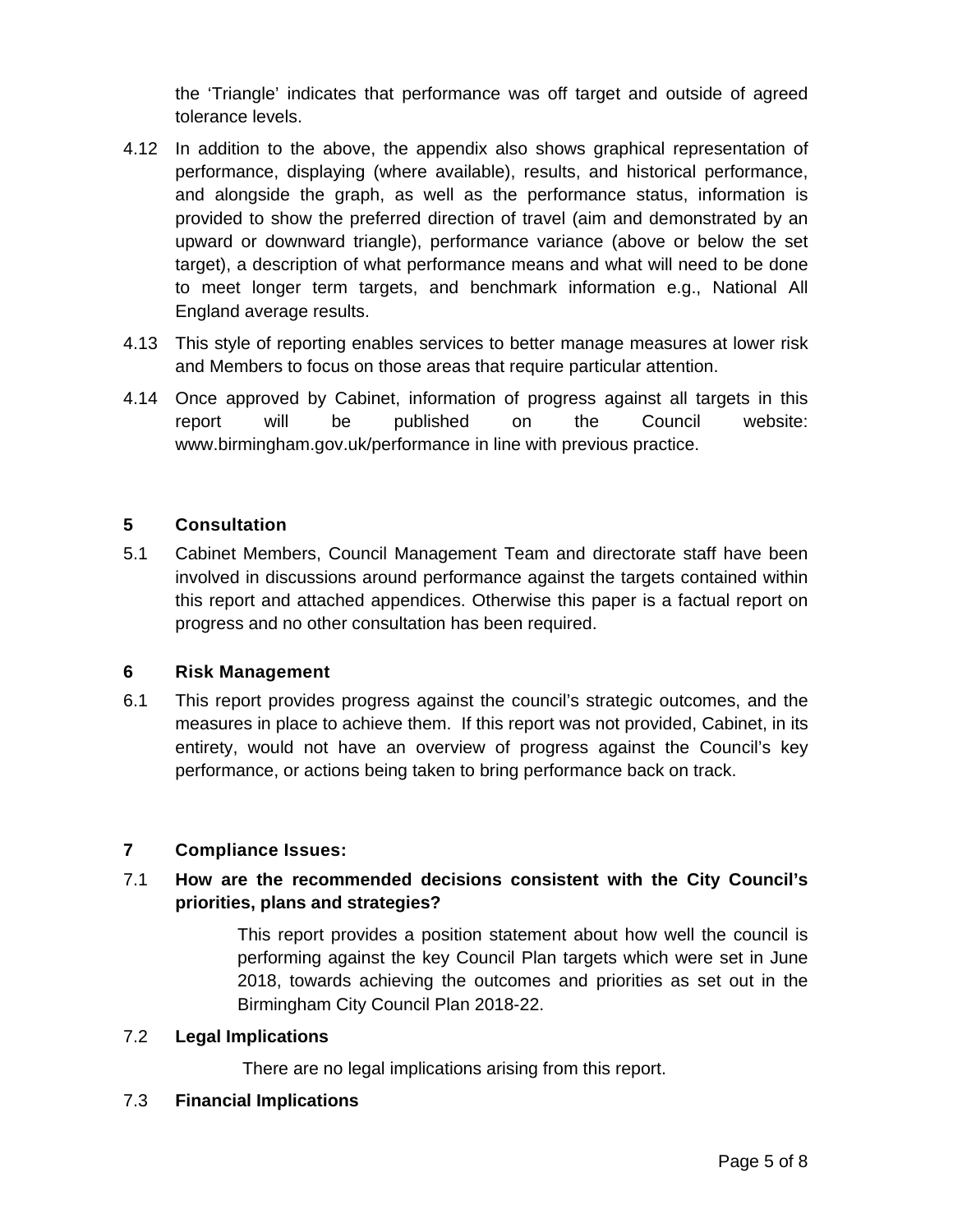7.3.1 The Council Plan 2018-22 forms a key part of the budgeting and service planning process for the City Council that takes account of existing finances and resources, and sets out the key strategic and operational outcomes that the City Council wishes to achieve. Any implications on the council's budgetary position, arising from issues highlighted in this report, will be reported in the periodic corporate budget monitoring statements received by Cabinet

## 7.4 **Procurement Implications (if required)**

7.4.1 None identified.

# 7.5 **Human Resources Implications (if required)**

7.5.1 None identified.

# 7.6 **Public Sector Equality Duty**

7.6.1 The 2018/19 Council Plan Measures are designed to ensure significant improvement in service quality and outcomes for the people of Birmingham towards achieving long term priorities for the period 2018- 22. Some of the measures have a particular focus on particular challenges faced by Birmingham citizens e.g. unemployment, homelessness, and social care. Non-achievement may have a negative impact on external assessments of the City Council, and could put relevant funding opportunities at risk.

## **8 Background Documents**

- Council Plan 2018-2022.
- Performance Monitoring Quarter Two April to September 2017.
- Performance Monitoring April 2017 to March 2018.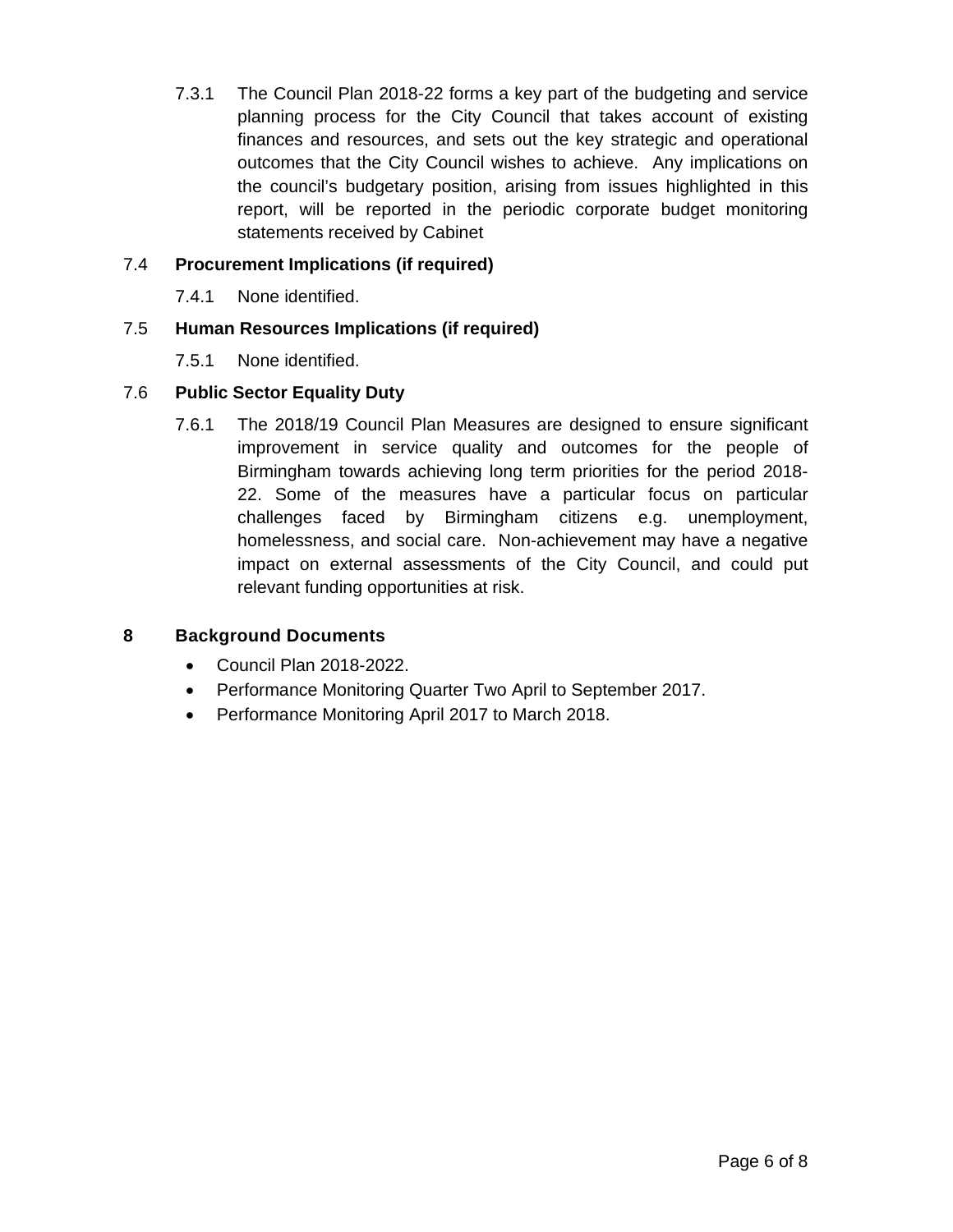#### **Annexe 2: Protocol – Public Sector Equality Duty**

- 1. The public sector equality duty drives the need for equality assessments (Initial and Full). An initial assessment should, be prepared from the outset based upon available knowledge and information.
- 2. If there is no adverse impact then that fact should be stated within the Report at section 4.4 and the initial assessment document appended to the Report duly signed and dated. A summary of the statutory duty is annexed to this Protocol and should be referred to in the standard section (7.6) of executive reports for decision and then attached in an appendix; the term 'adverse impact' refers to any decision-making by the Council which can be judged as likely to be contrary in whole or in part to the equality duty.
- 3. A full assessment should be prepared where necessary and consultation should then take place.
- 4. Consultation should address any possible adverse impact upon service users, providers and those within the scope of the report; questions need to assist to identify adverse impact which might be contrary to the equality duty and engage all such persons in a dialogue which might identify ways in which any adverse impact might be avoided or, if avoidance is not possible, reduced.
- 5. Responses to the consultation should be analysed in order to identify:
	- a) whether there is adverse impact upon persons within the protected categories
	- b) what is the nature of this adverse impact
	- c) whether the adverse impact can be avoided and at what cost  $-$  and if not  $-$
	- d) what mitigating actions can be taken and at what cost
- 6. The impact assessment carried out at the outset will need to be amended to have due regard to the matters in (4) above.
- 7. Where there is adverse impact the final Report should contain:
	- a summary of the adverse impact and any possible mitigating actions (in section 7.6 or an appendix if necessary)
	- the full equality impact assessment (as an appendix)
	- $\bullet$  the equality duty (as an appendix).